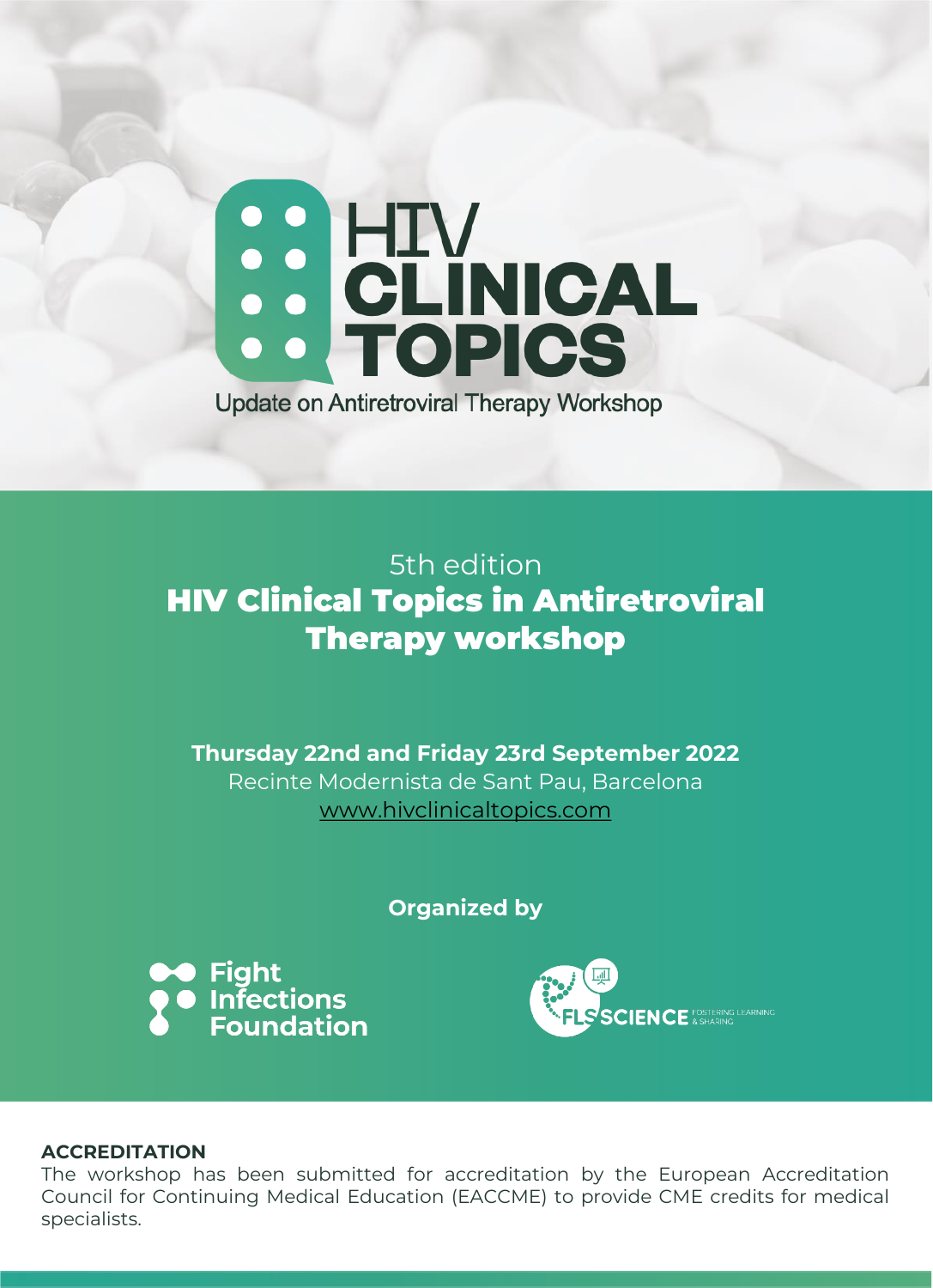

| DAY 1 - THURSDAY 22 <sup>nd</sup> SEPTEMBER                    |                                                                                                 |                                                                                                                                   |                                                                                                                                     |                                                                                                                                |  |  |  |  |
|----------------------------------------------------------------|-------------------------------------------------------------------------------------------------|-----------------------------------------------------------------------------------------------------------------------------------|-------------------------------------------------------------------------------------------------------------------------------------|--------------------------------------------------------------------------------------------------------------------------------|--|--|--|--|
| $13.45 - 14.45$                                                | Registration and lunch                                                                          |                                                                                                                                   |                                                                                                                                     |                                                                                                                                |  |  |  |  |
| 14:45 - 15:00                                                  | Welcome                                                                                         |                                                                                                                                   | Josep M Llibre, Fight Infections Foundation,<br>Germans Trias i Pujol University Hospital (HGTiP),<br>Badalona, Spain               |                                                                                                                                |  |  |  |  |
| <b>BLOCK I: HIV clinical science update and ARVs evolution</b> |                                                                                                 |                                                                                                                                   | <b>Chair: Josep M Llibre, Fight Infections Foundation,</b><br>Germans Trias i Pujol University Hospital (HGTiP),<br>Badalona, Spain |                                                                                                                                |  |  |  |  |
| $15.00 - 15.25$                                                | Top 10 recent game changers in clinical<br>HIV science (overall, both clinical and<br>research) |                                                                                                                                   | Alexandra Calmy, Institute of Global Health,<br>Université de Genéve, Switzerland                                                   |                                                                                                                                |  |  |  |  |
| $15.25 - 15.50$                                                |                                                                                                 | Update on ART, the era of excellence                                                                                              | Rajesh Gandhi, Massachusetts General Hospital,<br>Harvard Medical School, Boston, MA, USA                                           |                                                                                                                                |  |  |  |  |
| $15.50 - 16.15$                                                | STIs on the rise, practical issues                                                              |                                                                                                                                   | <b>TBC</b>                                                                                                                          |                                                                                                                                |  |  |  |  |
| $16.15 - 16.40$                                                | Overall discussion                                                                              |                                                                                                                                   |                                                                                                                                     |                                                                                                                                |  |  |  |  |
| $16.40 - 17.10$                                                | Coffee break                                                                                    |                                                                                                                                   |                                                                                                                                     |                                                                                                                                |  |  |  |  |
| <b>BLOCK II: Pipeline and upcoming news in HIV</b>             |                                                                                                 |                                                                                                                                   | Chairs: Jürgen Rockstroh, University of Bonn,<br>Germany<br><b>Chloe Orkin, Queen Mary University of London, UK</b>                 |                                                                                                                                |  |  |  |  |
| $17.10 - 18.25$                                                | Industry Round Table                                                                            |                                                                                                                                   |                                                                                                                                     |                                                                                                                                |  |  |  |  |
| <b>Breakout session</b>                                        | <b>BLOCK III: Clinical cases. Two cases discussion</b>                                          |                                                                                                                                   | <b>Chair: Josep M Llibre, Fight Infections Foundation,</b><br>Germans Trias i Pujol University Hospital (HGTiP),<br>Badalona, Spain |                                                                                                                                |  |  |  |  |
| <b>Group 1</b>                                                 |                                                                                                 |                                                                                                                                   | <b>Group 2</b>                                                                                                                      |                                                                                                                                |  |  |  |  |
| $18.25 - 19.00$                                                | Opportunistic<br>infections                                                                     | <b>Boris Revollo, Fight</b><br>Infections Foundation,<br>Germans Trias i Pujol<br>University Hospital<br>(HGTiP), Badalona, Spain | Comorbidities<br>/Ageing                                                                                                            | J Ignacio Bernardino, La Paz<br>University Hospital, Madrid, Spain                                                             |  |  |  |  |
| $19.00 - 19.35$                                                | Comorbidities<br>/Ageing                                                                        | J Ignacio Bernardino, La<br>Paz University Hospital,<br>Madrid, Spain                                                             | Opportunistic<br>infections                                                                                                         | <b>Boris Revollo, Fight Infections</b><br>Foundation, Germans Trias i Pujol<br>University Hospital (HGTiP),<br>Badalona, Spain |  |  |  |  |
| $19.35 - 20.00$                                                | Welcome reception                                                                               |                                                                                                                                   |                                                                                                                                     |                                                                                                                                |  |  |  |  |



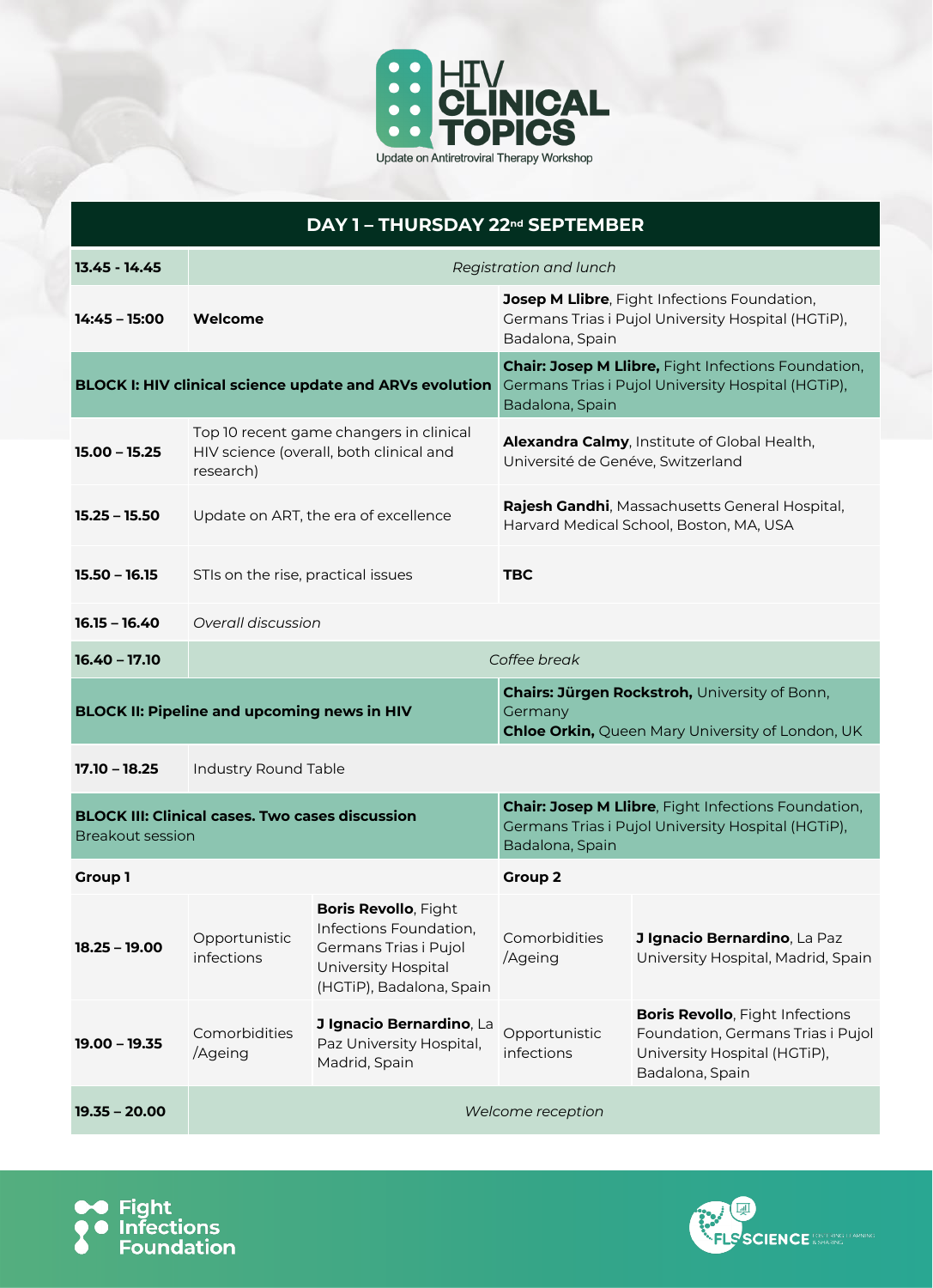

| DAY 2 - FRIDAY 23rd SEPTEMBER                                                 |                                |                                                                                |                                                                                                                              |                                                                                                                       |  |  |  |
|-------------------------------------------------------------------------------|--------------------------------|--------------------------------------------------------------------------------|------------------------------------------------------------------------------------------------------------------------------|-----------------------------------------------------------------------------------------------------------------------|--|--|--|
| BLOCK IV: Specific issues: a mix of important needs that<br>deserve an update |                                |                                                                                | Chair: Jürgen Rockstroh, University of Bonn,<br>Germany                                                                      |                                                                                                                       |  |  |  |
| $09.00 - 09.25$                                                               | Never stop learning about PrEP |                                                                                | Pep Coll, IrsiCaixa, Fight Infections Foundation,<br>Germans Trias i Pujol University Hospital, Badalona,<br>Spain           |                                                                                                                       |  |  |  |
| $09.25 - 09.50$                                                               |                                | COVID-19 and HIV: What have we learnt?                                         | John Thornhill, Imperial College and Barts Health<br>NHS Trust, London, UK                                                   |                                                                                                                       |  |  |  |
| $09.50 - 10.15$                                                               | need                           | NAFLD in PLWH: half of your patients in                                        |                                                                                                                              | Maude Lemoine, St Mary's Hospital, Imperial College<br>London, UK                                                     |  |  |  |
| $10.15 - 10.40$                                                               |                                | Overall discussion                                                             |                                                                                                                              |                                                                                                                       |  |  |  |
| $10.40 - 11.10$                                                               |                                |                                                                                | Coffee break                                                                                                                 |                                                                                                                       |  |  |  |
| <b>BLOCK V: HIV Epidemiology &amp; Late HIV Diagnosis</b>                     |                                |                                                                                | <b>Chair: Chloe Orkin, Queen Mary University of</b><br>London, UK                                                            |                                                                                                                       |  |  |  |
| $11.10 - 11.35$                                                               |                                | Hot epidemiological issues on HIV in EU                                        | Teymur Noori, European Centre for Disease<br>Prevention and Control (ECDC), Stockholm, Sweden                                |                                                                                                                       |  |  |  |
| $11.35 - 12.00$                                                               | an unmet need                  | Late HIV diagnosis in EU: implications of                                      |                                                                                                                              | Raquel Martín-Iguacel, Odense University Hospital,<br>Denmark                                                         |  |  |  |
| $12.00 - 12.20$                                                               |                                | Overall discussion                                                             |                                                                                                                              |                                                                                                                       |  |  |  |
| <b>BLOCK VI: Clinical cases. Two cases discussion Breakout</b><br>session     |                                |                                                                                | Chair: Josep M Llibre, Fight Infections Foundation,<br>Germans Trias i Pujol University Hospital (HGTiP),<br>Badalona, Spain |                                                                                                                       |  |  |  |
| Group 1                                                                       |                                |                                                                                | <b>Group 2</b>                                                                                                               |                                                                                                                       |  |  |  |
| $12.20 - 12.55$                                                               | <b>HIV Resistance</b>          | <b>Federico García</b> .<br>University Hospital San<br>Cecilio, Granada, Spain |                                                                                                                              | Adrià Curran,<br>Women with HIV Hospital Universitari Vall<br>d'Hebron, Barcelona, Spain                              |  |  |  |
| $12.55 - 13.30$                                                               | Women with<br><b>HIV</b>       | Adrià Curran,<br>Hospital Universitari Vall<br>d'Hebron, Barcelona,<br>Spain   | <b>HIV Resistance</b>                                                                                                        | Federico García, University<br>Hospital San Cecilio, Granada,<br>Spain                                                |  |  |  |
| $13.30 - 13.40$                                                               |                                | <b>Closing remarks</b>                                                         |                                                                                                                              | Josep M Llibre, Fight Infections Foundation,<br>Germans Trias i Pujol University Hospital (HGTiP),<br>Badalona, Spain |  |  |  |
| $13.40 - 15.00$                                                               |                                | <b>Farewell Lunch</b>                                                          |                                                                                                                              |                                                                                                                       |  |  |  |